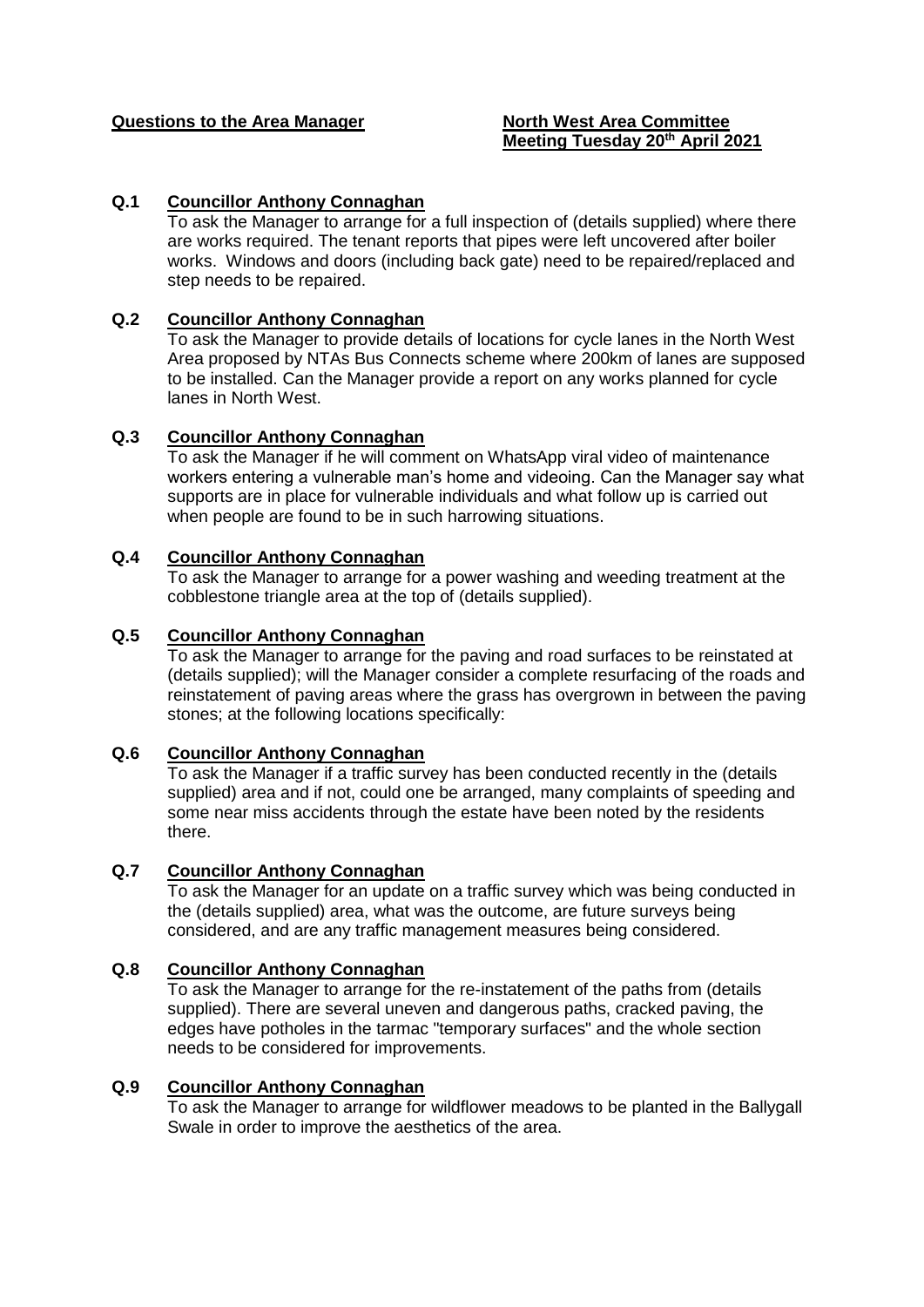# **Q.10 Councillor Anthony Connaghan**

To ask the Manager to arrange for the lighting along Willow Park Crescent to be improved as residents have reported low quality lighting.

# **Q.11 Councillor Anthony Connaghan**

To ask the Manager to arrange for the potholes on Doon Court adjacent to the new O'Cualann build be repaired as they are causing damage to peoples cars locally.

# **Q.12 Councillor Noeleen Reilly**

To ask the Manager to cut back the bushes on Finglas Road both sides towards Clearwater Tesco and Finglas Village.

## **Q.13 Councillor Noeleen Reilly**

To ask the Manager to arrange for ramps for Casement Park and Sycamore Road due to the large number of cars speeding.

# **Q.14 Councillor Noeleen Reilly**

To ask the Manager which parks in Ballymun Finglas LEA are we looking at installing temporary Public Toilets.

# **Q.15 Councillor Noeleen Reilly**

To ask the Manager to investigate the serious issue of illegal dumping in Finglaswood which is always consistent and at the same blackspots and if we can transform some of these areas for community use.

## **Q.16 Councillor Noeleen Reilly**

To ask the Manager to look at parking at Gaelscoil Bhaile Munna and if we can turn this into a Safe Zone area.

## **Q.17 Councillor Noeleen Reilly**

To ask the Manager to repair the footpaths on Willow Park Road and Beneavin Drive, they are in a dire condition.

## **Q.18 Councillor Noeleen Reilly**

To ask the Manager to look at the new cycle lane signs on Poppintree Park Lane and to move a sign or put a sign at the FAS Industrial Park

## **Q.19 Councillor Noeleen Reilly**

To ask the Manager to look at the wall at Coultry Park which gangs are using at night time to shelter to see if it can be redesigned with community consultation to make the area safer for residents.

## **Q.20 Councillor Noeleen Reilly**

To ask the Manager to look at the junction of Grove Road, Glasnevin Avenue and Beneavin Road and if this can be made safer for children using the nearby schools.

## **Q.21 Councillor Keith Connolly**

To ask the Manager to arrange for a clean-up and to examine the possibility of wild flowers being planted at (details supplied)

## **Q.22 Councillor Keith Connolly**

To ask the Manager to consider a drop off day for the disposal of paints for residents in Dublin North West.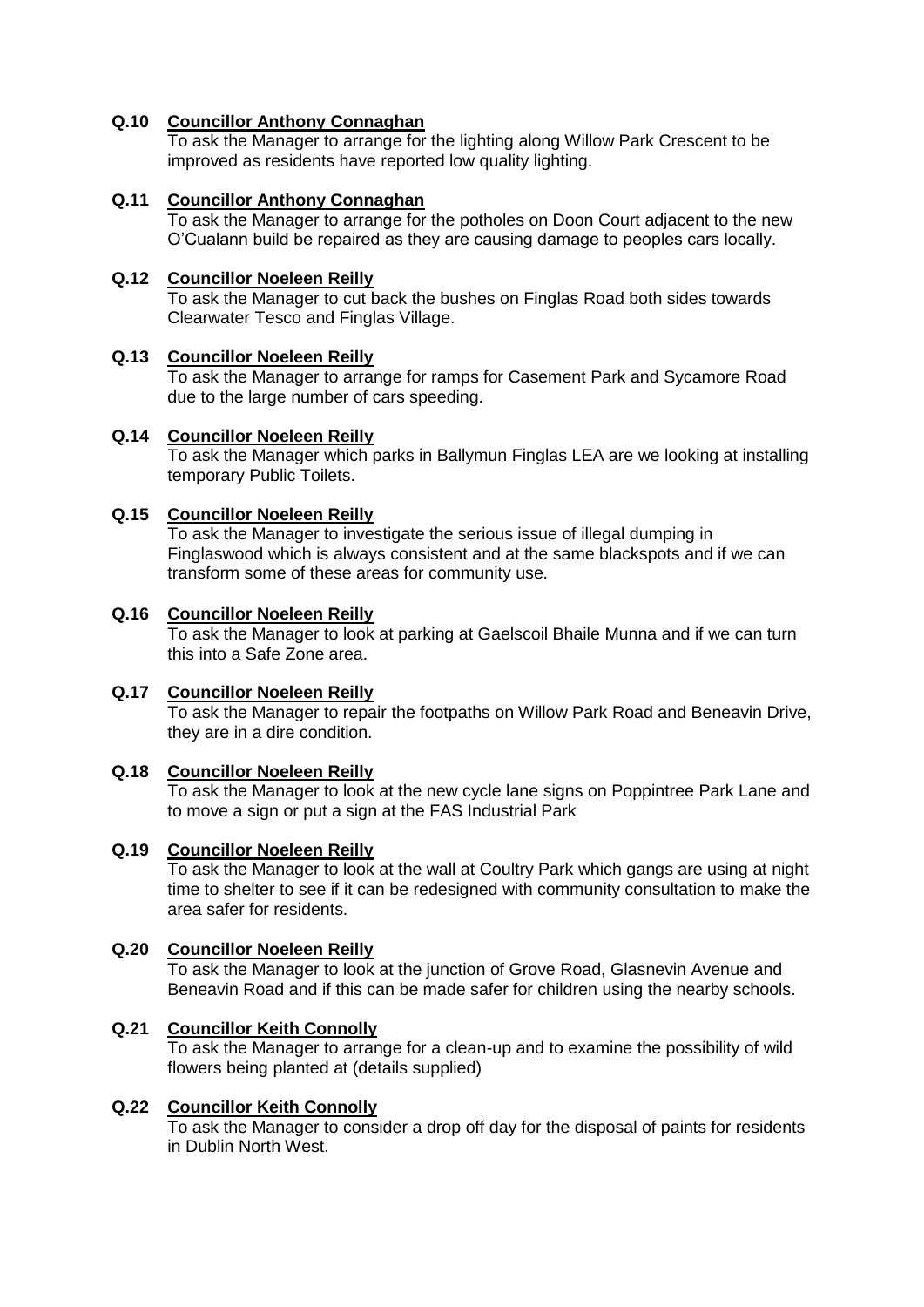# **Q.23 Councillor Keith Connolly**

To ask the Manager to arrange a survey of the condition of the road at (details supplied)

# **Q.24 Councillor Keith Connolly**

To ask the Manager when the external insulation will be carried out at (details supplied)

# **Q.25 Councillor Keith Connolly**

To ask the Manager when the external insulation will be carried out at (details supplied), in a previous area committee question the reply indicated that this property will be prioritised in any future insulation programme.

## **Q.26 Councillor Keith Connolly**

To ask the Manager to arrange for the removal of the ivy at (details supplied).

# **Q.27 Councillor Keith Connolly**

To ask the Manager when the new public waste bins approved for the Finglas Ballymun LEA will be installed.

# **Q.28 Councillor Keith Connolly**

To ask the Manager to arrange for traffic calming measures on (details supplied)

## **Q.29 Councillor Keith Connolly**

To ask the Manager for a report on how many property acquisitions there have been in the Finglas – Ballymun LEA and to outline.

- A) The average price for each dwelling
- B) The average time from purchase before a tenant can move into the dwelling
- C) How many are managed by approved housing bodies

## **Q.30 Councillor Keith Connolly**

To ask the Manager for an updated timeline on the walking/running track at (details supplied)

## **Q.31 Councillor Briege MacOscar**

To ask the Manager to review the safety of the junction at (details supplied) as parking on both sides of the road makes visibility difficult and dangerous for pedestrians.

## **Q.32 Councillor Briege MacOscar**

To ask the Manager to repair the raised footpath at the junction of Cappagh Road and Patrickswell Place.

## **Q.33 Councillor Briege MacOscar**

To ask the Manager to repair the footpath at [details supplied] as it has come loose.

## **Q.34 Councillor Briege MacOscar**

To ask the Manager to repair the drainage problems at (details supplied) when the pavement was resurfaced recently it caused pooling of water at the front gate as the water does not have anywhere to drain.

## **Q.35 Councillor Briege MacOscar**

To ask the Manager to repair the footpath at (details supplied)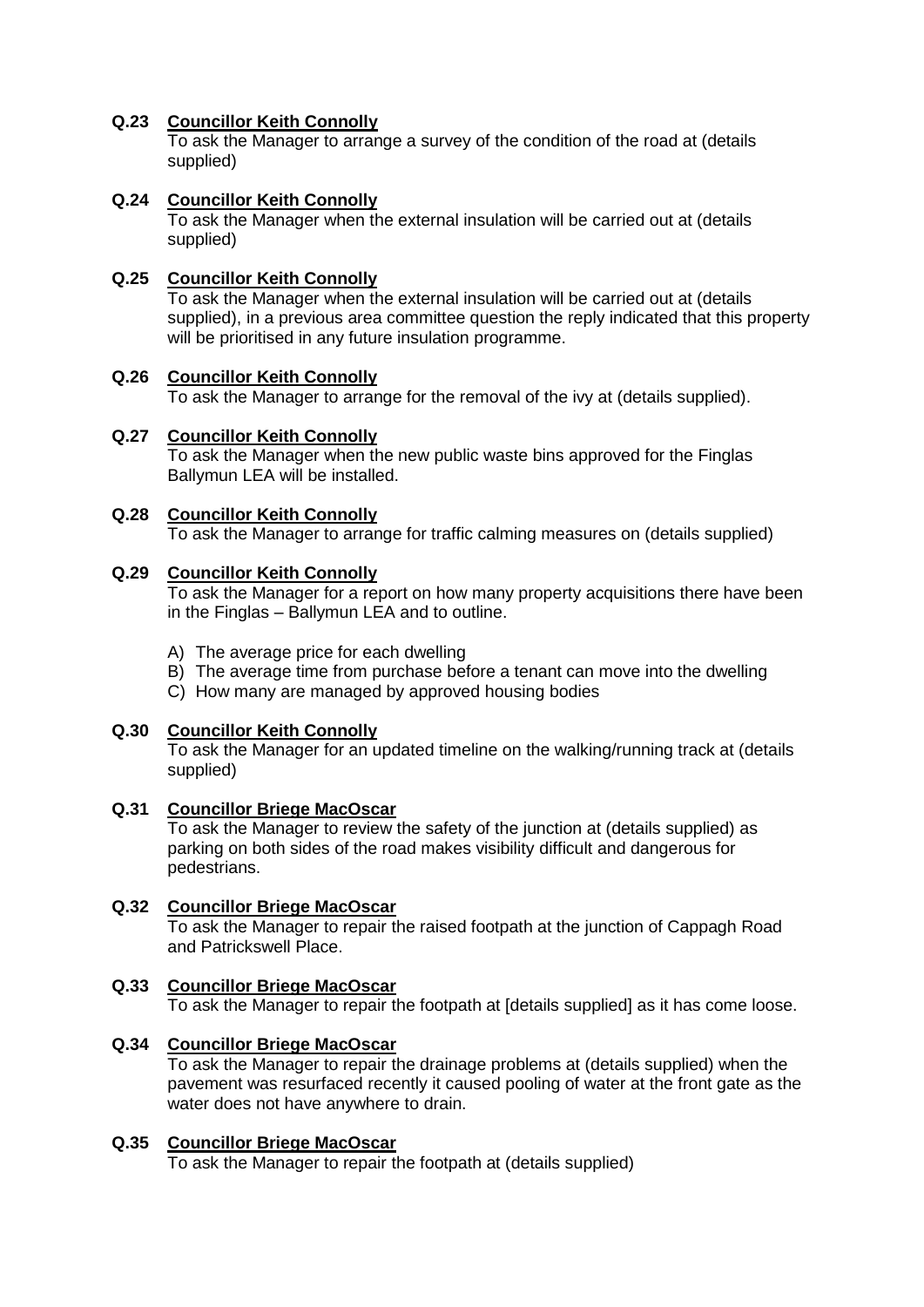# **Q.36 Councillor Briege MacOscar**

To ask the Manager to review the playground equipment in (details supplied) particularly the ground surface in parts where plastic sheeting is coming through the bark.

# **Q.37 Councillor Briege MacOscar**

To ask the Manager can pedestrian safety at the junction of (details supplied) be reviewed, perhaps with widening of the footpaths as the junction is currently very wide and dangerous for pedestrians crossing.

# **Q.38 Councillor Briege MacOscar**

To ask the Manager to install a digital speed sign on (details supplied) or outline if this is something which the Residents Association can fundraise for and contribute towards.

## **Q.39 Councillor Mary Callaghan**

To ask the Manager if bike stands can be provided as part of plans to upgrade and increase the indented parking bays at Tolka Valley Park

# **Q.40 Councillor Mary Callaghan**

To ask the Manager to fix potholes and uneven surfaces at [details supplied]

# **Q.41 Councillor Mary Callaghan**

To ask the Manager if monitoring of illegal parking and vehicular obstructions in Finglas Village can be increased, in view of widespread noncompliance in the area.

## **Q.42 Councillor Mary Callaghan**

To ask the Manager to take measures to improve traffic flow at a five arm junction in Finglas village in the short-term.

# **Q.43 Councillor Mary Callaghan**

To ask the Manager for timescales on the resurfacing of Tolka Cottages.

## **Q.44 Councillor Mary Callaghan**

To ask the Manager for an update on the Finglas concept plan

## **Q.45 Councillor Mary Callaghan**

To ask the Manager if concerns raised by residents (details supplied) can be addressed.

## **Q.46 Councillor Mary Callaghan**

To ask the Manager to provide a report detailing the condition of the road surface on Glasnevin Avenue following the recent road openings by a utilities company and to indicate if the repairs to the road surface are to an acceptable level.

## **Q.47 Councillor Mary Callaghan**

To ask the Manager if there are plans to assign a Park Ranger to Tolka Valley Park in order to deter antisocial behaviour and for the general upkeep of the park which is very important to the local community.

## **Q.48 Councillor Mary Callaghan**

To ask the Manager what steps will be taken to maintain the biodiversity currently at the North City Depot Site and/or ensure there is a migration plan for wildlife there, as experienced locals say that an ancient hedgerow that runs through the site is teeming with nesting birds. Badgers, foxes, rabbits, bats, rats, mice, shrew and